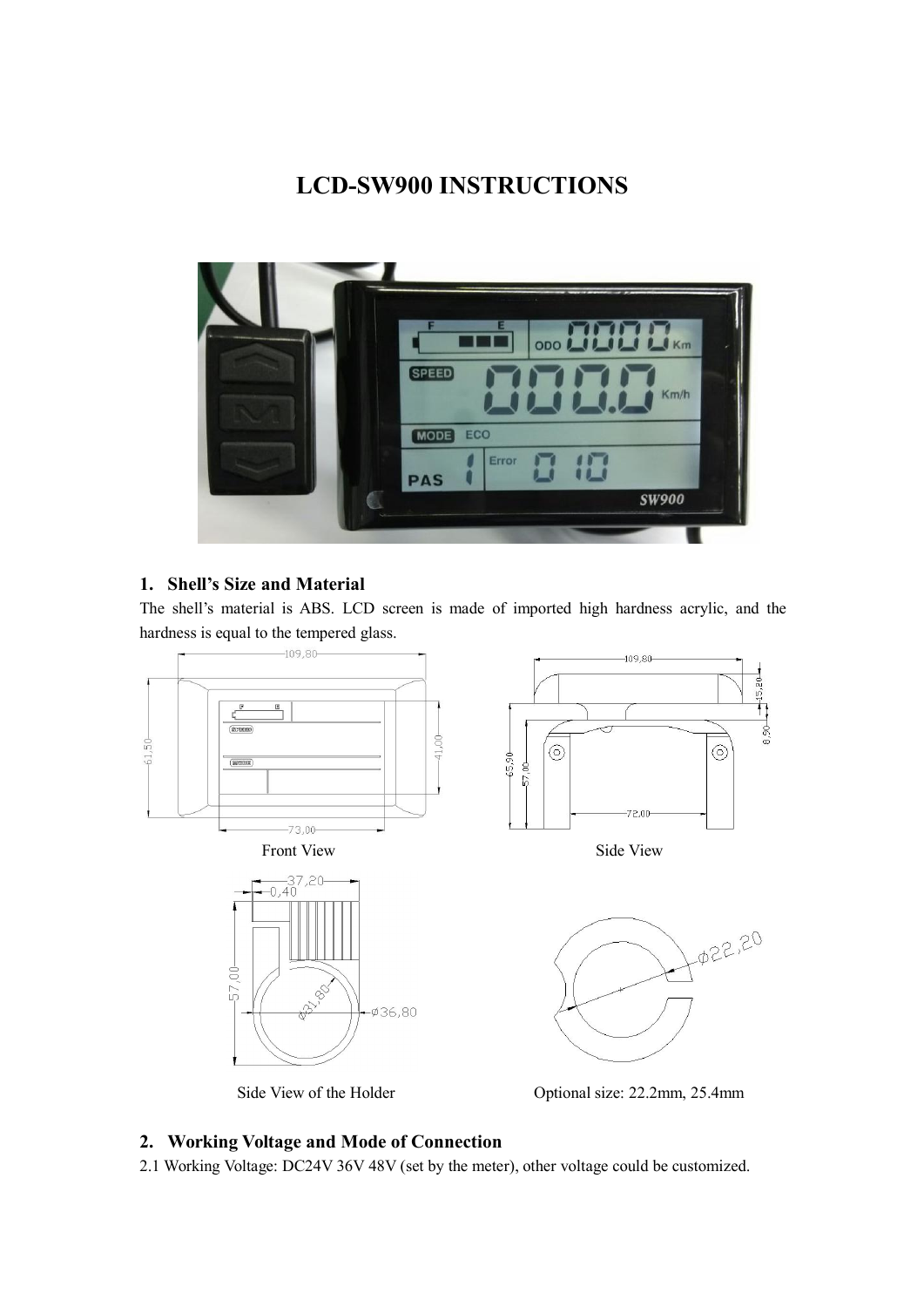#### 2.2 Mode of Connection:

Standard Connectors Line Sequence:

标配接插件线序



Red Line (D+): Power Positive Black Line (GND): Power Negative Blue Line (DS): Controller's electric door lock Brown Line (DD+): Lighting control's Positive ( If the controller's software and hardware support the lighting control, do not need connect this line) Green Line (RX): Receiving communication Yellow Line (TX): Sending communication White Line (GND): Lighting control's Negative Extended Functions: PWM Assistance grades control, Independent external speed sensor

# **3. Functions**

3.1 LCD Display

Speed indicator, PAS grades indicator, Battery indicator, Error indicator, Single Trip Distance and Total Distance, Headlight indicator.

3.2 Parameters Setting

Power on/off, Headlight on/off, 6KM/H Cruise control, Wheel size, Max speed setting, Auto stand-by and sleep mode setting, Background luminance setting, Working voltage setting. 3.3 Communication Protocol: UART

## **4. All contents on the screen**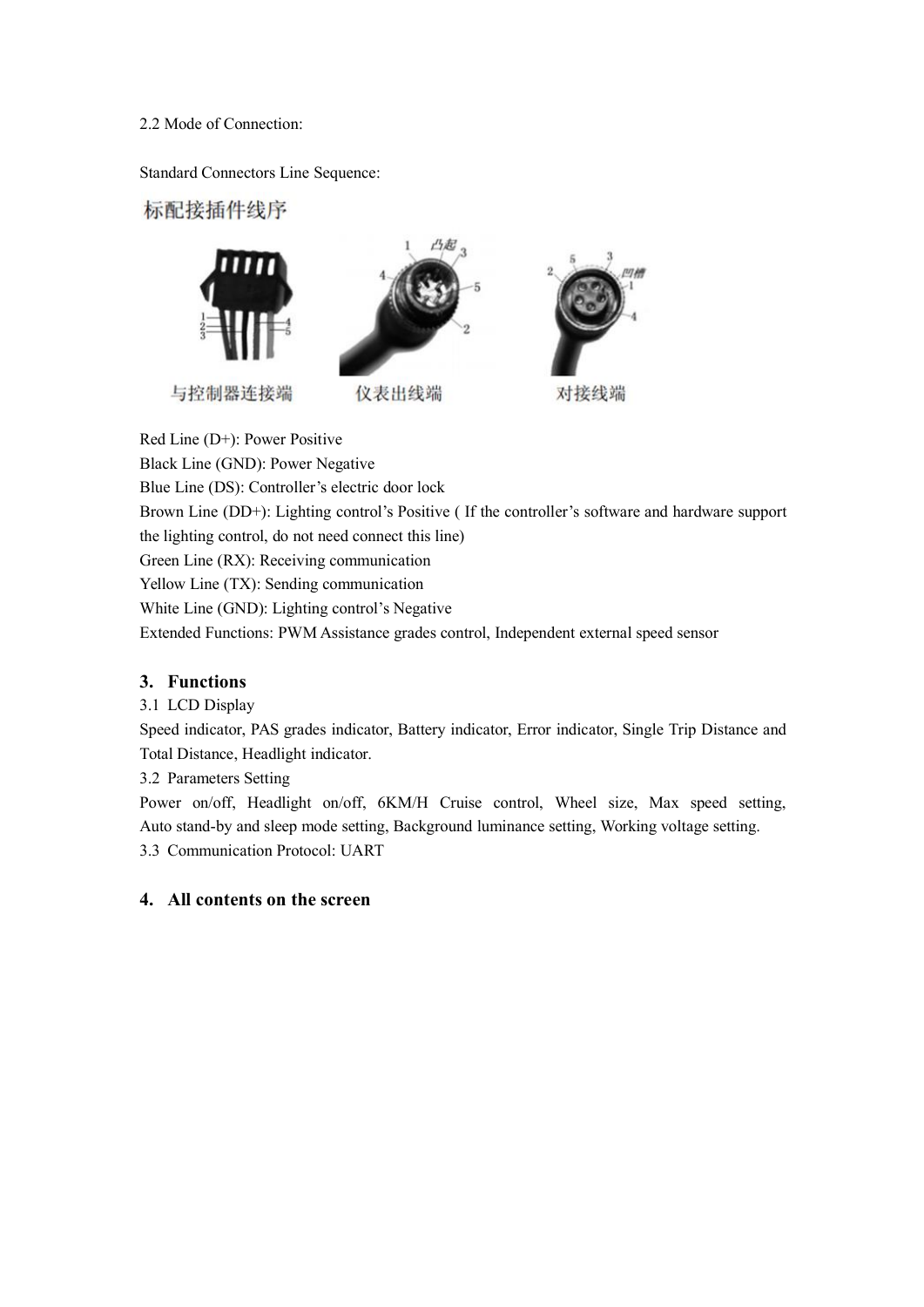| 18<br>$\mathbf{1}$                                                                 |  |  |  |  |
|------------------------------------------------------------------------------------|--|--|--|--|
| F<br>目<br><b>Mile</b><br>TRIP<br>ODO<br>Km                                         |  |  |  |  |
| <b>SPEED</b><br>MPH<br>∩<br>AVG SPEED<br>Km/h<br><b>MAX SPEED</b>                  |  |  |  |  |
| <b>MODE</b><br>EGOSTDPOWERSPEEDHANDLEWALK                                          |  |  |  |  |
| Maintain<br>Error<br>$DST$ $TO$ $GO$<br>WATT<br>58<br>$\Box$<br>/Δ                 |  |  |  |  |
| 33<br>19                                                                           |  |  |  |  |
| 4.1 Headlight                                                                      |  |  |  |  |
| F<br>官                                                                             |  |  |  |  |
| 4.2 Power status                                                                   |  |  |  |  |
| <b>TRIP Error</b> Maintain                                                         |  |  |  |  |
| ODO WAITT DST TO<br>(G(0))<br>4.3 Multi-functions                                  |  |  |  |  |
| Total Distance(ODO), Single Trip Distance(TRIP), Error Code(Error), Wattage(WATT), |  |  |  |  |
| Maintenance(Maintain), DST TO GO(Unused temporarily)                               |  |  |  |  |

4.4 E-Bike Mode

#### ECOSTDPOWERSPEEDHANDLEWALK **MODE**

Economic mode(ECO), Standard mode(STD), Powerful model(POWER), Hand speed-control model(SPEEDHANDLE), Walk assisted model(WALK)



Maximum speed(MAX), Average speed(AVG)

MPH, KM/H are both optional.

According Wheel size and signal data, the meter could figure out the real speed.

| EMMOR |  |
|-------|--|
|-------|--|

4.6 Error display

Meaning of Error Code:

Error Code Error Status Notes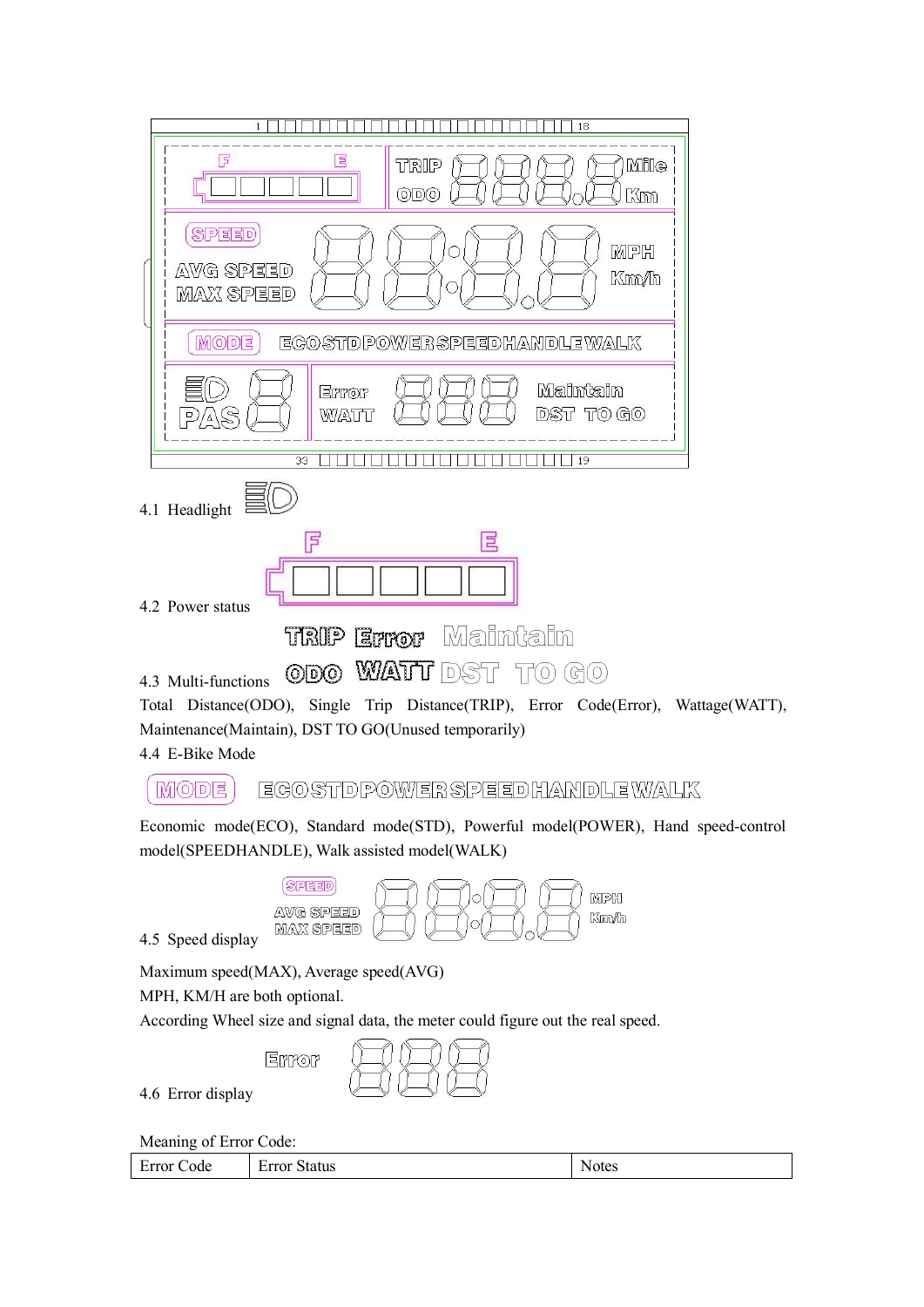| $\theta$       | Normal Status                    |                 |
|----------------|----------------------------------|-----------------|
|                | Save                             |                 |
| 2              | <b>Brakes</b>                    |                 |
| 3              | PAS problem(a riding mark)       | not implemented |
| $\overline{4}$ | 6KM/H cruising                   |                 |
| 5              | Real-time cruising               |                 |
| 6              | Battery is under-voltage         |                 |
| 7              | Motor's problem                  |                 |
| 8              | Throttle's problem               |                 |
| 9              | Controller's problem             |                 |
| 10             | Communication Receiving problem  |                 |
| 11             | Communication Sending problem    |                 |
| 12             | <b>BMS</b> Communication problem |                 |
| 13             | Headlight problem                |                 |





4.8 Parameters setting

- P01 Background luminance. 1 is the darkest, 3 is the brightest
- P02 Unit of the mileage.0 is KM, 1 is MILE
- P03 Voltage grades. 24V, 36V, 48V. The original voltage is 36V.
- P04 Sleep time. 0 is without sleep, other numbers stand for the sleep time (1-60 min).
- P05 PAS grades.

0, 3 grades mode: 1 grade 2V, 2 grade 3V, 3 grade 4V

- 1, 5 grades mode: 1 grade 2V, 2 grade 2.5V,3 grade 3V, 4 grade 3.5V,5 grade 4V
- P06 Wheel size. Unit: inch. Precision: 0.1
- P07 Speed measuring magnet. Range: 1-100
- P08 Speed limit. Range: 0-50km/h, 50 means without limit

No-Communication Status (controlled by the meter): when the real speed is overthe ones we set, the meter would shut off PWM output; when less than the speed we set, the meter would turn on PWM output automatically, the driving speed would be  $\pm 1$ km/h; (Speed limit is for PAS, not for Throttle)

Communication Status (controlled by the controller): The driving speed keeps same with the ones we set. Random error: ±1km/h. (Speed limit is for both PAS and Throttle)

Notes: These data are based on KM. When changing KM to Mile, the speed value on the screen would convert to correct Miles automatically, but if you do not change the setting of speed limit from KM to Mile, it would be different from the real speed limit in Mile.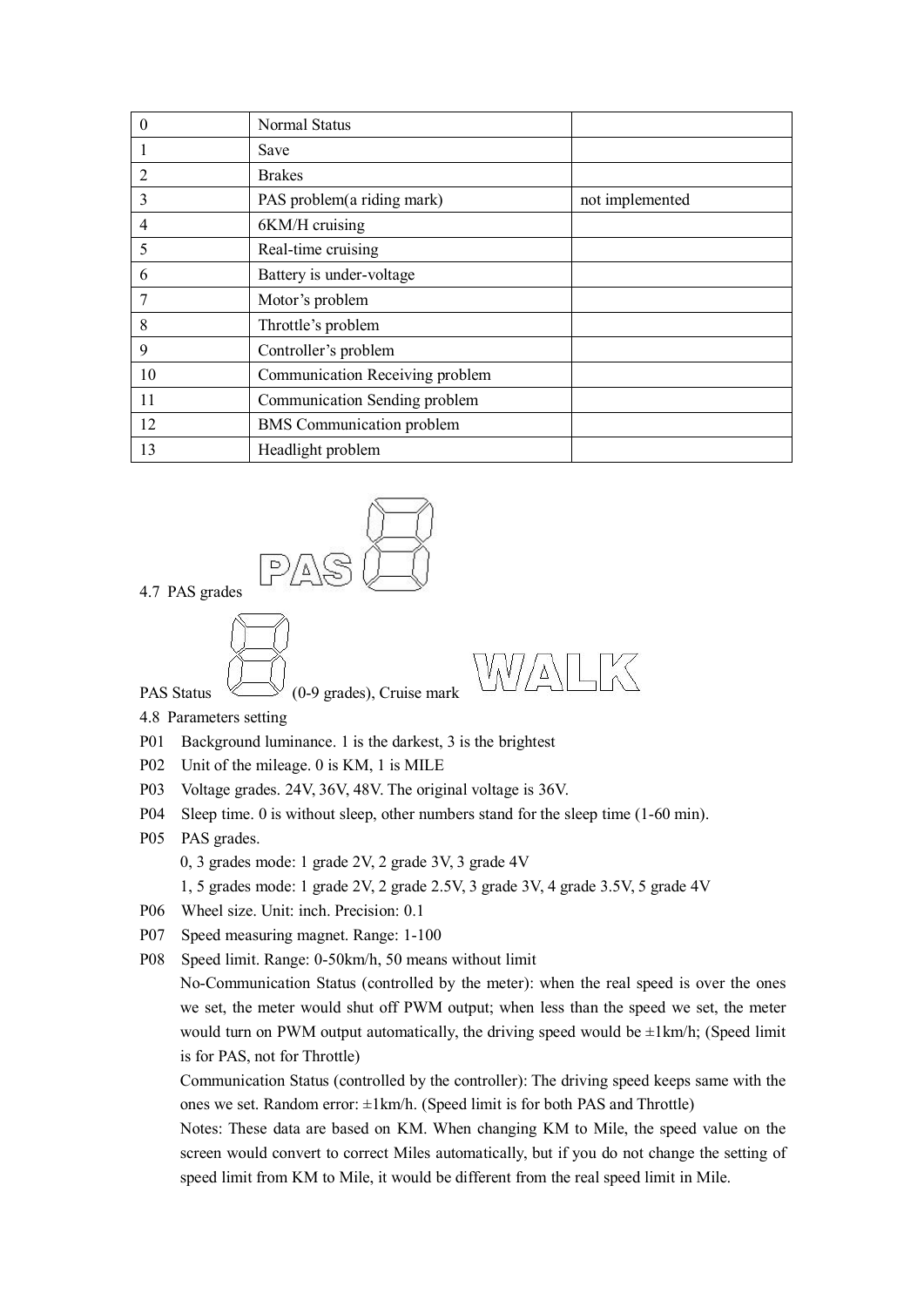- P09 Zero start & Non-zero Start. 0 is Zero Start, 1 is Non-zero Start
- P10 Driving mode. 0 is driven by PAS. Throttle is useless at this time. 1 is driven by Throttle. PAS is useless at this time. 2 is driven by PAS & Throttle. Throttle is useless at Zero Start status.
- P11 PAS sensitivity. Range: 1-24
- P12 PAS start strength. Range: 0-5
- P13 PAS magnet type. There are 3 types: 5, 8, and 12.
- P14 The Current-limiting of Controller. The original Current is 12A. Range:1-20A
- P15 Not implemented now.



P16 Reset ODO. Long press for 5s, ODO could be reset.

#### **5. Button Introductions**



- 5.1 During riding, need change PAS/Speed grades, shortly press
- 



5.2 During riding, need change data in Multi-function Area, shortly press ;



Long press , could switch status between MODE and ON/OFF;

Long press as a compound button, is mainly used for parameter setting, which could reduce misoperation due to complicated operation.

(No compound button with short-time press, because it's difficult to operate.)

- 5.3 Specific operation explanations
- 5.3.1 Change PAS grade

Suppose it's PAS mode now,